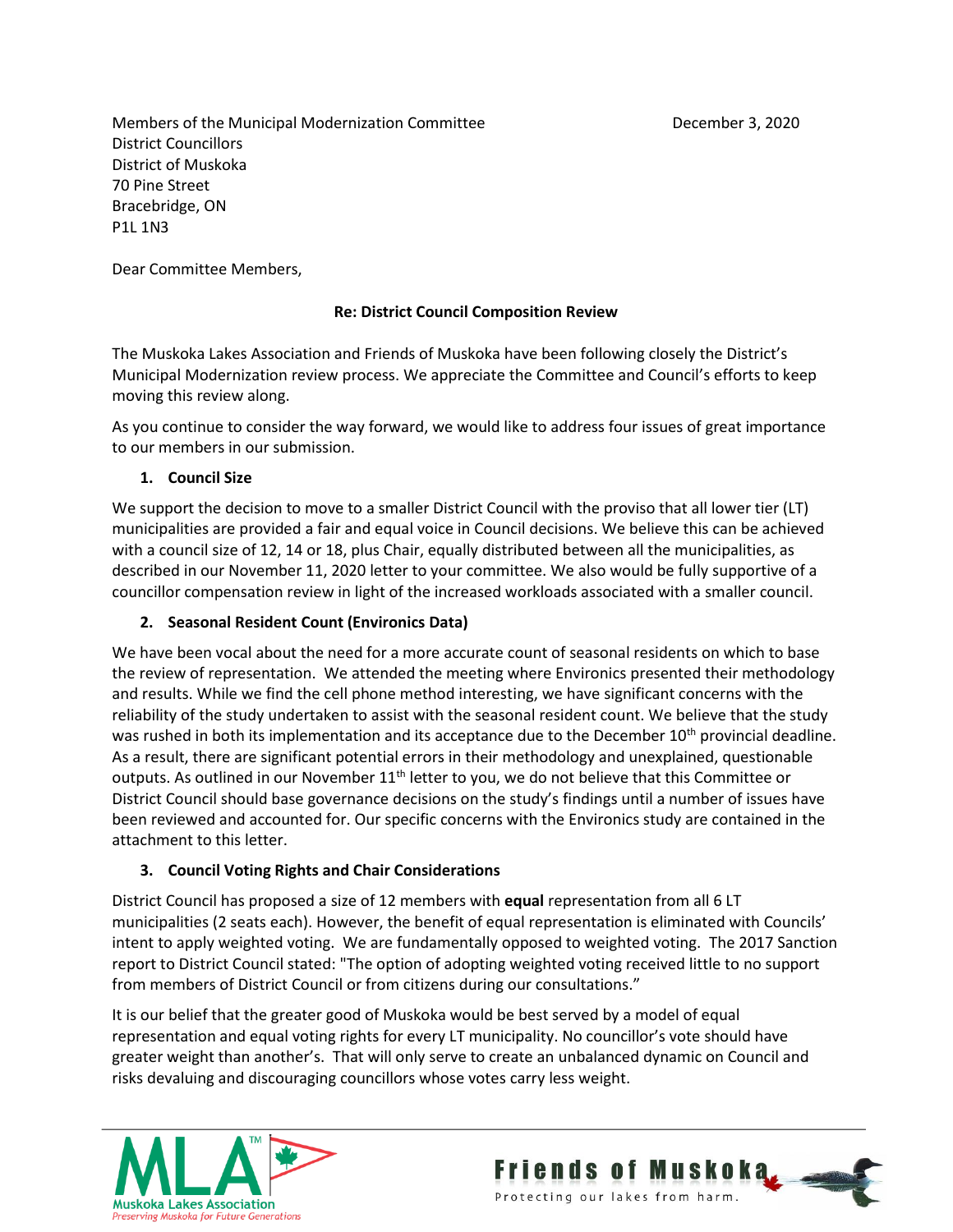It may also lead to councillors favouring the interests of their LT constituents over the interests of all the District constituents they are mandated to represent as a member of District Council.

As explained in our November  $11<sup>th</sup>$  letter, we believe Council decisions should be made by majority vote of councillors and, where there is a tie or an issue of particular importance, a 2/3 super majority vote. Majority and super-majority voting is widely accepted as being simple and fair, and we believe it is preferable to a tie breaking vote by the District Chair since it will lead to discussion and compromise to resolve issues of importance for the District.

#### 4. **Effective Representation – the legal construct**

Given an estimated population of 81,000 seasonal residents and 60,000 permanent residents in the District, we believe it is no longer appropriate for the towns to out vote the townships.

We believe there is a related core issue that has never been fully acknowledged in the District, of seasonal residents' voices not having been effectively represented. The arbitrary town boundary lines have severed many cottagers from their like-minded residents on the waterfront and isolated them from their community of common interest.

In our review work on this file we have come across a landmark decision of the Supreme Court of Canada (the *Carter* decision) that establishes the over-riding principle of "effective representation". We believe that council should be aware of this important decision as it goes to the current representation issues under consideration in the District and has guided electoral boundary decisions in Ontario (including the Township of Georgian Bay's ward boundary decision in 2013 that was upheld by the OMB). The Court states: "Factors like geography, community history, community interests and minority representation may need to be taken into account to ensure that our legislative assemblies effectively represent the diversity of our social mosaic."

In summary, the *Carter* decision provides that like-minded residents (communities of interest) should not be fragmented from others of a similar mindset during the creation of municipal boundaries. We would submit that this is precisely what has happened with waterfront cottagers who have been counted as town residents in spite of them being more philosophically aligned with fellow waterfront residents. This fragmentation issue is significant and material with the current electoral boundaries in Gravenhurst, Bracebridge, and Huntsville.

However, this concern about effective representation would be fully remedied with the Council structure and voting rights contained in point 3 above and we think it would be helpful if this legal concept could be introduced, explained and discussed at Committee and Council levels.

We thank the entire Committee for your work on this file. We acknowledge that it is a complex one, but we remain hopeful that a fair and equitable solution for all Muskokans will be found.

Sincerely,

Debrank Mart Down

Deborah Martin-Downs Laurie Thomson President, Muskoka Lakes Association **President, President, Priends of Muskoka** 

Laurie Thorsa